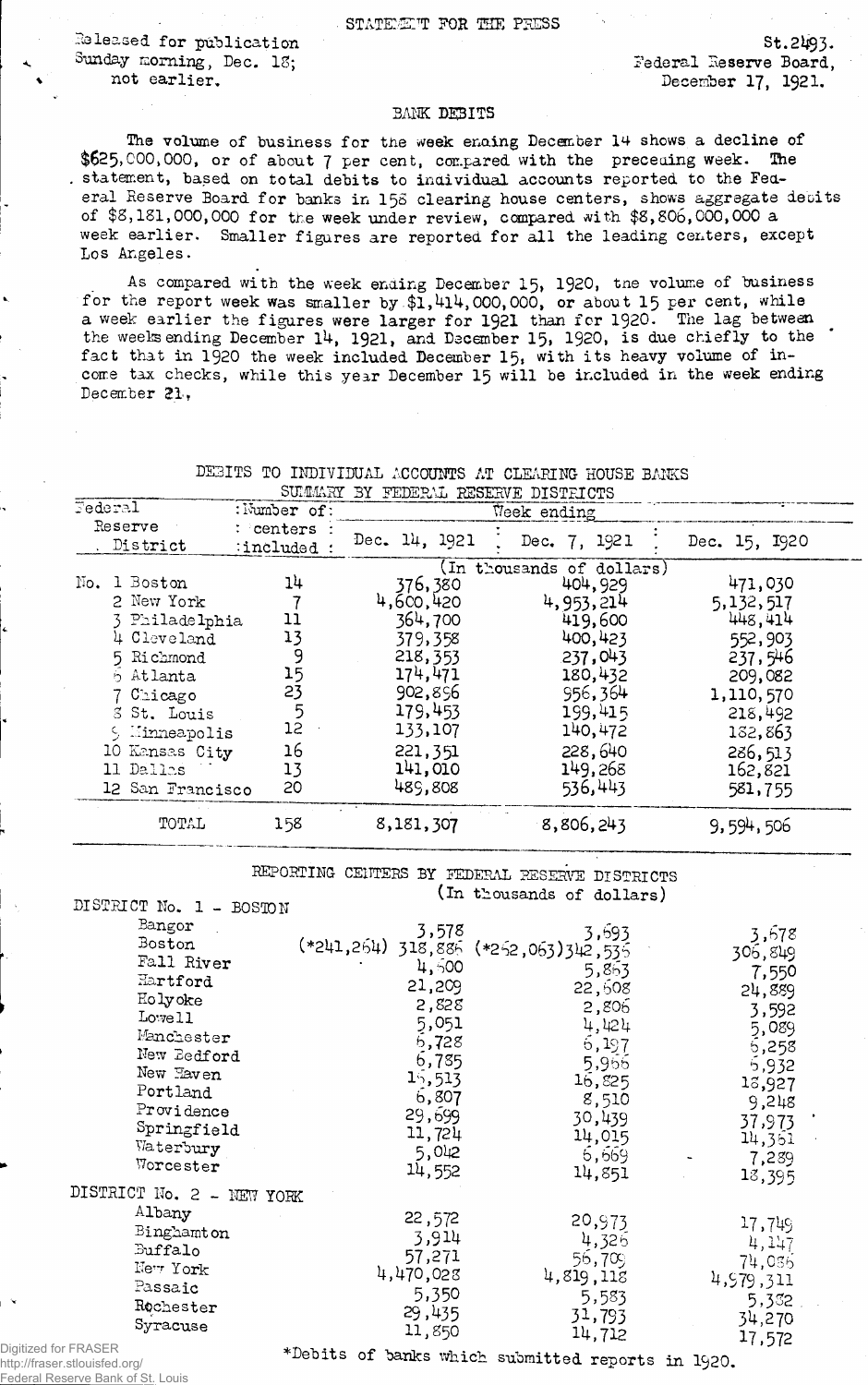$\overline{a}$  $\sim$   $\sim$  $\sim$  $\Delta\mu_{\rm{eff}}$  $\alpha$  ,  $\alpha$  ,  $\alpha$ 

 $\overline{a}$ 

 $\mathbb{R}^2$ 

 $\sim$   $\sim$ 

÷.  $\mathbf{r}$ 

|                               | DEBITS TO INDIVIDUAL ACCOUNTS AT CLEARING HOUSE BANKS<br>Week ending |                  | St.2493a.                 |
|-------------------------------|----------------------------------------------------------------------|------------------|---------------------------|
|                               | Dec. 14, 1921]                                                       | Dec. 7, $1921 -$ | Dec. 15, 1920             |
| DISTRICT No. 3 - PHILADELPHIA |                                                                      |                  | (In thousands of dollars) |
| Altoona                       |                                                                      |                  |                           |
| Chester                       | 3,108                                                                | 2,901            | 3,939                     |
| Harrisburg                    | 3,686                                                                | 4,175            | 5,355                     |
|                               | 6,978                                                                | 6,923            | 7,451                     |
| Johnstown                     | 4,452                                                                | 4,612            |                           |
| Lancaster                     | 4,728                                                                | 4,980            | 5,573                     |
| Philadelphia                  | 295,669                                                              | 352,474          | 367,788                   |
| Reading                       | 7,142                                                                | 8,513            |                           |
| Scranton                      | 15,414                                                               |                  |                           |
| Trenton                       | 11,601                                                               | 14,320           | 15,586                    |
| Wilkes-Barre                  |                                                                      | 11,290           | 11,843                    |
| Williamsport                  | 9,048                                                                | 7,597            | 9,631                     |
| Wilmington                    | 4,633                                                                | 4,085            | 6,190                     |
| York                          | 5,993                                                                | 7,108            | 10,556                    |
|                               | 3,842                                                                | 3,745            | 4,502                     |
| DISTRICT No. 4 - CLEVELAND    |                                                                      |                  |                           |
| Akron                         | 10,198                                                               | 11,257           |                           |
| Cincinnati                    | 60,607                                                               |                  | 17,548                    |
| Cleveland                     |                                                                      | 51,155           |                           |
| Columbus                      | 115,502                                                              | 124,471          | 174,879                   |
| Dayton                        | 25,417                                                               | 26,821           | 34,323                    |
| Erie                          | 12,852                                                               | 13,714           | 7,572                     |
|                               | 7,062                                                                | 5,717            | 8,138                     |
| Greensburg                    | 4,347                                                                | 3,705            | 6,128                     |
| Lexington                     | 3,856                                                                | 4,205            |                           |
| Oil City                      | 2,456                                                                |                  | 4,575                     |
| Pittsburgh                    | 144,867                                                              | 2,854            | 4,891                     |
| Springfield                   | 3,297                                                                | 151,053          | 234,825                   |
| Toledo                        |                                                                      | 3,509            | 3,909                     |
| Leeling                       | 30,975                                                               | 33,763           | 28,532                    |
| Youngstown                    | 7,358                                                                | 8,721            | 11,710                    |
|                               | 10,171                                                               | 10,523           | 15,773                    |
| DISTRICT No. 5 - RICHMOND     |                                                                      |                  |                           |
| Baltimore                     | 100,000                                                              | 112,746          |                           |
| Charleston                    | 5,109                                                                |                  | 112,972                   |
| Charlotte                     | 6,013                                                                | 5,455            | 6,409                     |
| Columbia                      |                                                                      | 6,365            | 6,753                     |
| Greenville, S. C.             | 4,690                                                                | 5,526            | 5,448                     |
| Huntington                    | 3,912                                                                | 4,181            |                           |
| Norfolk                       | 4,435                                                                | 5,103            | 6,156                     |
| Paleigh                       | 17,265                                                               | 18,978           | 19,959                    |
| Richmond                      | 3,900                                                                | 3,400            | 5,000                     |
|                               | 32,387                                                               | 37,319           | 33,359                    |
| <b>Washington</b>             | 44,554                                                               | 42,151           |                           |
| Wilmington                    | 4,663                                                                | 4,939            | 41,490                    |
| DISTRICT No. 5 - ATLANTA      |                                                                      |                  |                           |
| Atlanta                       |                                                                      |                  |                           |
| Augusta                       | 24,629                                                               | 25,489           | 26,549                    |
| Birmingham                    | 5,379                                                                | 6,337            | 6,933                     |
|                               | 15,331                                                               | 13,920           | 17,048                    |
| Chattanooga                   | 8,112                                                                | 8,491            |                           |
| Jacksonville                  | 9,757                                                                | 10,279           | 10,944                    |
| Knoxville                     | 6,163                                                                |                  | 12,610                    |
| Macon                         | 3,923                                                                | 6,032            | 5,427                     |
| Mobile                        |                                                                      | 4,027            | 5,254                     |
| Montgomery                    | 6,179                                                                | 5,180            | 7,143                     |
| Nashville                     | 3,883                                                                | 3,780            | 4,440                     |
| New Orleans                   | 14,823                                                               | 14,123           | 21,547                    |
|                               | 57,472                                                               | 60,596           | 66,162                    |
| Pensacola                     | 1,626                                                                | 1,570            |                           |
| Savannah                      | 9,599                                                                | 11,370           | 1,948                     |
| Tompa                         | 5,902                                                                |                  | 14,315                    |
| Vicksburg                     | 1,583                                                                | 6,482            | 6,079                     |
|                               |                                                                      | 1,755            | 1,583                     |

 $\checkmark$ 

ł.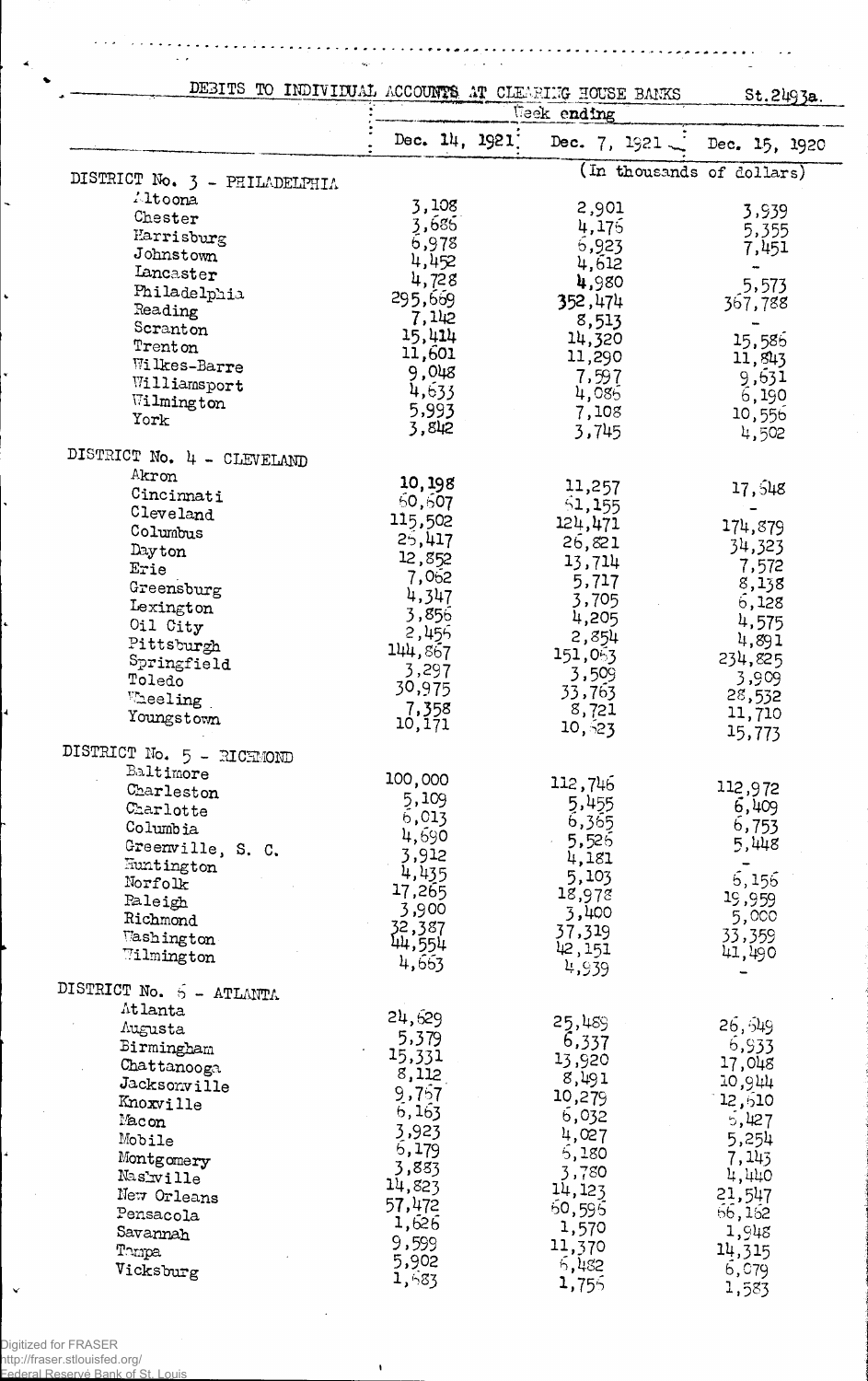|                               |                       | DEBITS TO INDIVIDUAL ACCOUNTS AT CLEARING MOUSE BANKS | $$t.2$ liem                              |
|-------------------------------|-----------------------|-------------------------------------------------------|------------------------------------------|
|                               |                       | Week ending                                           |                                          |
|                               | Dec. 14, 1921         | Dec. 7, 1921<br>$\mathcal{L}$                         | $\overline{\text{Dec}}$ .<br>15.<br>1920 |
| DISTRICT No. 7 - CHICAGO      |                       | (In thousands of dollars)                             |                                          |
| Bay City                      | 2,531                 | 2,787                                                 | 3,643                                    |
| Elcomington                   | 2,230                 | 2,117                                                 | 2,531                                    |
| Cedar Papids                  | 9,623                 | 9,608                                                 | 10,670                                   |
| Chicago                       | 595,510               | 648,920                                               | 745,514                                  |
| Davenport                     | 5,075                 | 6,947                                                 | 7,007                                    |
| Decatur                       | 3,242                 | $\overline{5}$ , 162                                  | 3,393                                    |
| Des Moines                    | 16, 175               | 15,729                                                | 17,306                                   |
| Detroit                       | 103,204               | 193,518                                               | 131,656                                  |
| Dubuque                       | 2,401                 | 2,763                                                 | 3,098                                    |
| Flint                         | 4,133                 | 4,716                                                 | 4,429                                    |
| Ft. Wayne                     | 7,0.1                 | 7,72                                                  | 8,070                                    |
| Grand Rapids                  | 21,828                | 21,071                                                | <b>19,975</b>                            |
| Indianapolis<br>Jackson       | 34,130                | 30,844                                                | 40,807                                   |
| Kalamazoo                     | 3,217                 | 3,124                                                 | 3,484                                    |
| Lansing                       | 4,207                 | 4,243                                                 | 6,012                                    |
| Milwaukee                     | 4,188                 | 4,596                                                 | 4,877                                    |
| Moline                        | 53,291                | 53,350                                                | 53,200                                   |
| Peoria                        | 1,578                 | 1,947                                                 | 2,248                                    |
| Rockford                      | 7,824<br>4,108        | 8,190                                                 | 9,076                                    |
| Sioux City                    | 6,355                 | 5,137<br>7,456                                        | 5,313                                    |
| South Bend                    | 5,089                 | 5,464                                                 | 11,403<br>3,711                          |
| Springfield, Ill.             | 5,370                 | 5,103                                                 |                                          |
| $\mathbb{V}\text{ater}$ loo   | 2,361                 | 2,933                                                 | 3,146                                    |
| DISTRICT No. 8 - ST. LOUIS    |                       |                                                       |                                          |
| East St. Louis' and           |                       |                                                       |                                          |
| Nat'l Stock Yards             | 9,514                 |                                                       |                                          |
| Evansville                    | 4,560                 | 8,824<br>5,060                                        |                                          |
| Little Rock                   | 10,044                | 10,544                                                | 5,476                                    |
| Louisville                    | $(*24,560)$<br>32,432 | $(*23,016)$<br>30,107                                 | 12,606                                   |
| Memphis                       | 26,293                | 28,937                                                | 28,067                                   |
| Quincy                        | 2,245                 | 2,722                                                 | 28,908                                   |
| St. Louis                     | $(*113,896)$ 127, 162 | $(*131,858)$ 145,004                                  | 143,435                                  |
| Springfield, Mo.              | 2,891                 | 2,955                                                 |                                          |
| DISTRICT No. 9 - MINNEAPOLIS  |                       |                                                       |                                          |
| Aberdeen                      | 1,221                 |                                                       |                                          |
| Billings                      | 1,827                 | 1,536                                                 | 1,504                                    |
| Duluth                        | 19,582                | 2,338                                                 | 1,990                                    |
| Fargo                         | 2,464                 | 14,761                                                | 31,654                                   |
| Grand Forks                   | 1,678                 | 2,795<br>2,010                                        | 2,871                                    |
| Great Falls                   | $-1,594$              | 2,745                                                 | 1,746                                    |
| Helena                        | 3,647                 | 3,558                                                 | 2,519<br>2,626                           |
| Minneapolis                   | 65,886                | 72,262                                                | 90,972                                   |
| St. Paul                      | 28,257                | 31,086                                                | 38,005                                   |
| Sioux Falls                   | 4,000                 | 4,060                                                 | 5,000                                    |
| Superior                      | 1,724                 | 2,119                                                 | 2,545                                    |
| Vinona                        | 1,027                 | 1,202                                                 | 1,431                                    |
| DISTRICT No. 10 - KANSAS CITY |                       |                                                       |                                          |
| Atchison                      | 1,289                 | 1,163                                                 | 1,500                                    |
| Bartlesville                  | 2,416                 | 1,623                                                 | 3,627                                    |
| Cheyene                       | 1,943                 | 2,135                                                 | 2,413                                    |
| Colorado Springs              | 3,045                 | 2,468                                                 | 3,351                                    |
| Denver                        | 31,678                | 34,153                                                | 44,187                                   |
| Joplin                        | 2,322                 | 2,243                                                 | 3,211                                    |
| Kansas City, Kans.            | 3,250                 | 3,491                                                 | 4,528                                    |
| Kansas City, Mo.              | 64,355                | 67,995                                                | 78,536                                   |
| Muskogee                      | 3,045                 | 3,111                                                 | 6,388                                    |
| Oklahoma City<br>Omaha        | 17,470                | 21,897                                                | 22,596                                   |
| Pueblo                        | 36,270                | 40,818                                                | 46,510                                   |
| St. Joseph                    | 2,979                 | 3,794                                                 | 5,072                                    |
| Topeka                        | 15,351                | 16,211                                                | 13,110                                   |
| Tulsa <sup>-</sup>            | 5,051<br>21,200       | 3,112                                                 | 3,774                                    |
| Wichita                       | 8,677                 | 14,615                                                | 32,835                                   |
|                               |                       | 9,811                                                 | 9,875                                    |

.<br>Digitized for FRASER<br>Federal Reserve Bank of St. Louis<br>Federal Reserve Bank of St. Louis

÷,

 $\mathbf{v}$ 

 $\tilde{\phantom{a}}$ 

 $\ddot{\phantom{0}}$ 

 $\overline{\cdot}$ 

 $\ddot{\phantom{a}}$ 

\*Debits of banks which submitted reports in 1920.